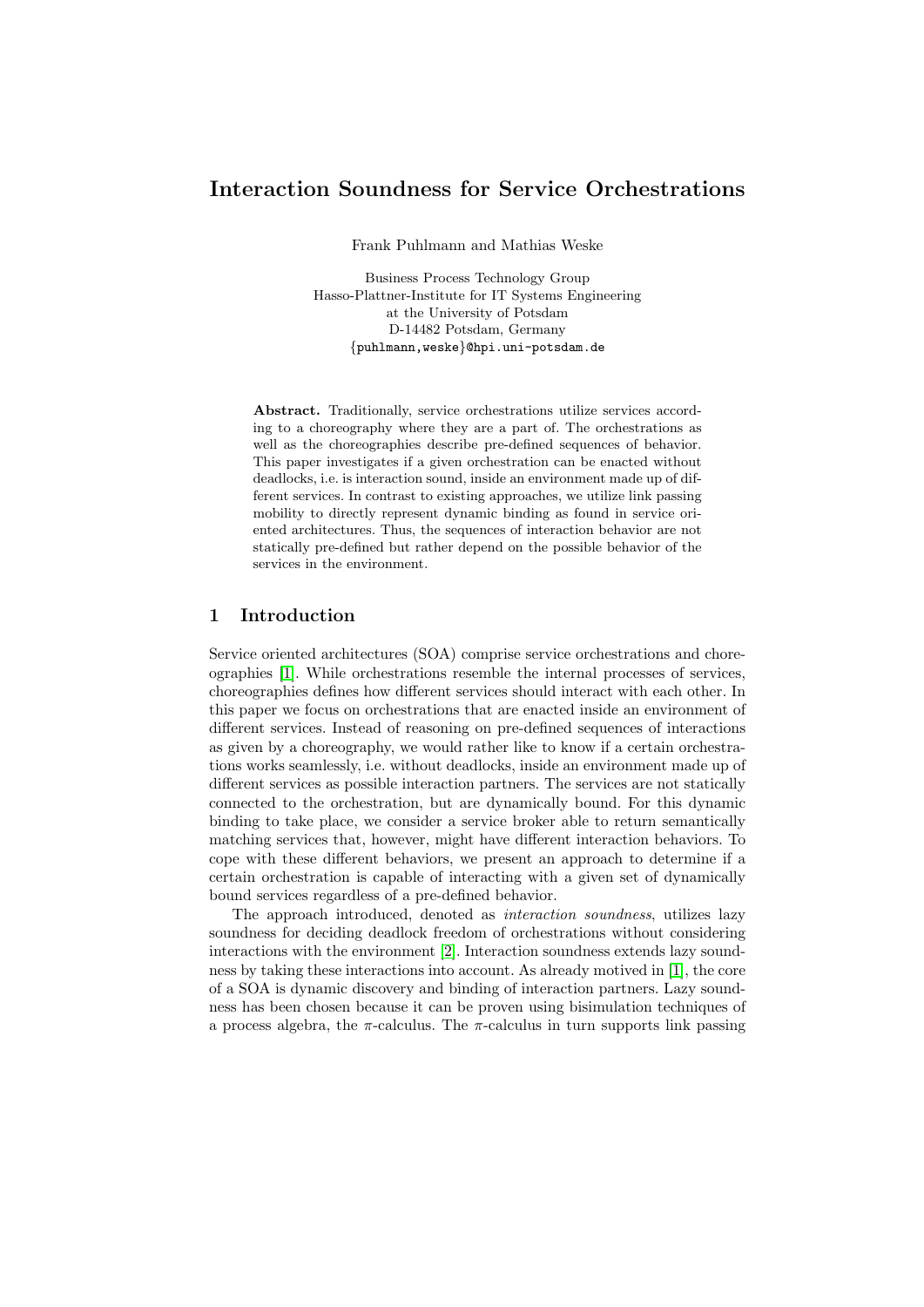

<span id="page-1-0"></span>Fig. 1. Stock Exchange Choreography.

mobility, a key feature required for representing dynamic binding [\[3\]](#page-10-2). An extended discussion on our motivation for using the  $\pi$ -calculus can be found in [\[4\]](#page-11-0). Furthermore, the paper builds on existing work on using the  $\pi$ -calculus for business process management and service oriented architectures [\[5,](#page-11-1)[6\]](#page-11-2).

The remainder of the paper is structured as follows. We first motivate the topic by introducing an example and refer to related work. Preliminaries are introduced, including  $\pi$ -calculus as well as the representation of orchestrations and choreographies in it. Based thereon, interaction soundness is defined. The paper concludes with a demonstration of existing tool support and a discussion of the achievements.

## <span id="page-1-1"></span>2 Motivation and Related Work

To motivate the topic, an example is shown in figure [1,](#page-1-0) denoted in a slightly extended variant of the Business Process Modeling Notation (BPMN). The example describes the orchestration of a Stock Broker service and its environment. The stock broker offers the ability of bidding at two different stock exchanges at the same time and place the order at the first stock exchange responding positive, i.e. where the order can be placed. This functionality is realized inside the orchestration using a discriminator pattern [\[7\]](#page-11-3), denoted as a BPMN gateway containing the number of required incoming edges. Since there are many stock exchanges available with different properties such as fees, rates, and of course business hours, a Stock Exchange Repository is contained as a service in the environment. It is invoked as the first task of the stock broker, Find  $\mathcal{C}$  Bind Stock Exchanges. The repository has knowledge about a number of Stock Exchanges, connected in the BPMN diagram using associations. Two of them matching the requested conditions are returned to the stock broker. The stock broker is now able to dynamically bind to the stock exchanges formerly unknown. This is denoted using in- and outgoing message flows at the activities Bid at first Stock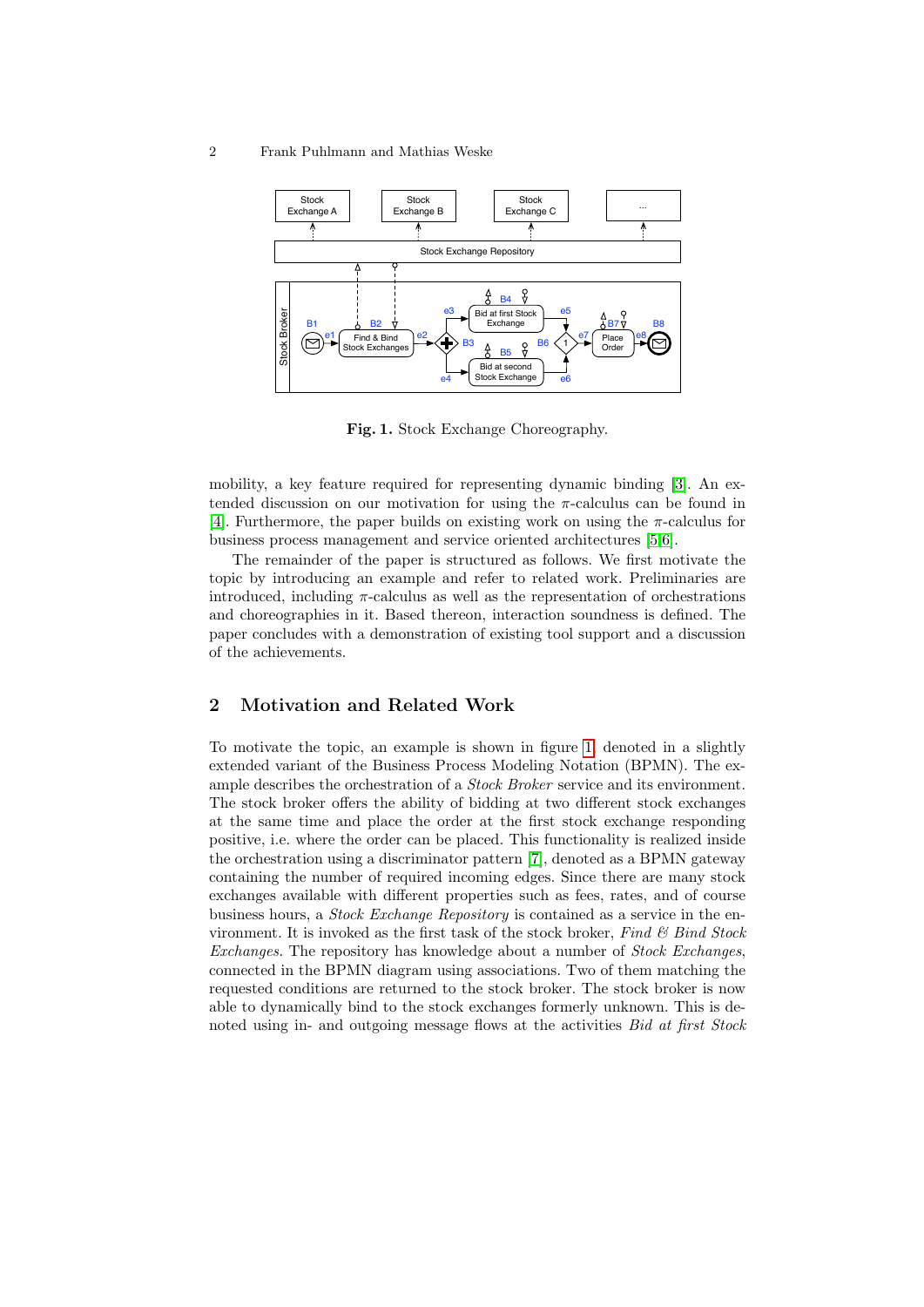Exchange and Bid at second Stock Exchange. Each stock exchange returns a special token if the bid has been accepted. This token is used inside Place Order to place the order at the corresponding stock exchange. Of course, only the successful bidder should be able to place the order.

We now argue why reasoning regarding the soundness of the example is far from trivial. First of all, the stock broker's orchestration contains a discriminator. As already shown in [\[2\]](#page-10-1), a discriminator leaves running (lazy) activities behind, i.e. the second activity before the discriminator remains active after the first one has completed. This might even be true if the final activity of the orchestration has already been reached. In terms of Petri nets, token remain in the net. According to the Petri net based soundness definition [\[8\]](#page-11-4), however, an orchestration that contains tokens after the final marking has been reached, is not sound. Secondly, the orchestration is contained inside an environment, where the services are dynamically bound at runtime. Thus, reasoning includes all combinations of services that can be potentially bound.

To overcome these problems, we propose adapting lazy soundness based on the  $\pi$ -calculus for interaction soundness. Lazy soundness takes care of lazy activities, thus solving the first problem (an extended discussion including other kinds of soundness can be found in [\[2\]](#page-10-1)). More importantly, the  $\pi$ -calculus features link passing mobility, required for describing and reasoning on dynamic binding [\[3\]](#page-10-2).

Related work comprises for instance Martens using Petri nets [\[9\]](#page-11-5), Bordeaux and Salan using CCS [\[10\]](#page-11-6), or Busi et al. using a proprietary process algebra [\[11\]](#page-11-7). However, these approaches do not adress dynamic binding. Recent research on interaction patterns by Barros et al. in general [\[12\]](#page-11-8) and SOA in particular by Guidi and Lucci [\[13\]](#page-11-9) showed that mobility is indeed required for service oriented architectures.

## 3 Preliminaries

This section introduces the  $\pi$ -calculus and the representation of orchestrations and environments in it.

#### 3.1 The  $\pi$ -calculus

The  $\pi$ -calculus is an algebra for the formal description and analysis of concurrent, interacting processes with support for link passing mobility. It is based on names and interactions used by processes defined according to [\[14\]](#page-11-10).

**Definition 1 (Pi Calculus).** The syntax of the  $\pi$ -calculus is given by:

$$
P ::= M | P|P' | vzP | !P | P(y_1, \cdots y_n)
$$
  
\n
$$
M ::= \mathbf{0} | \pi.P | M + M'
$$
  
\n
$$
\pi ::= \overline{x}\langle \tilde{y} \rangle | x(\tilde{z}) | \tau | [x = y] \pi .
$$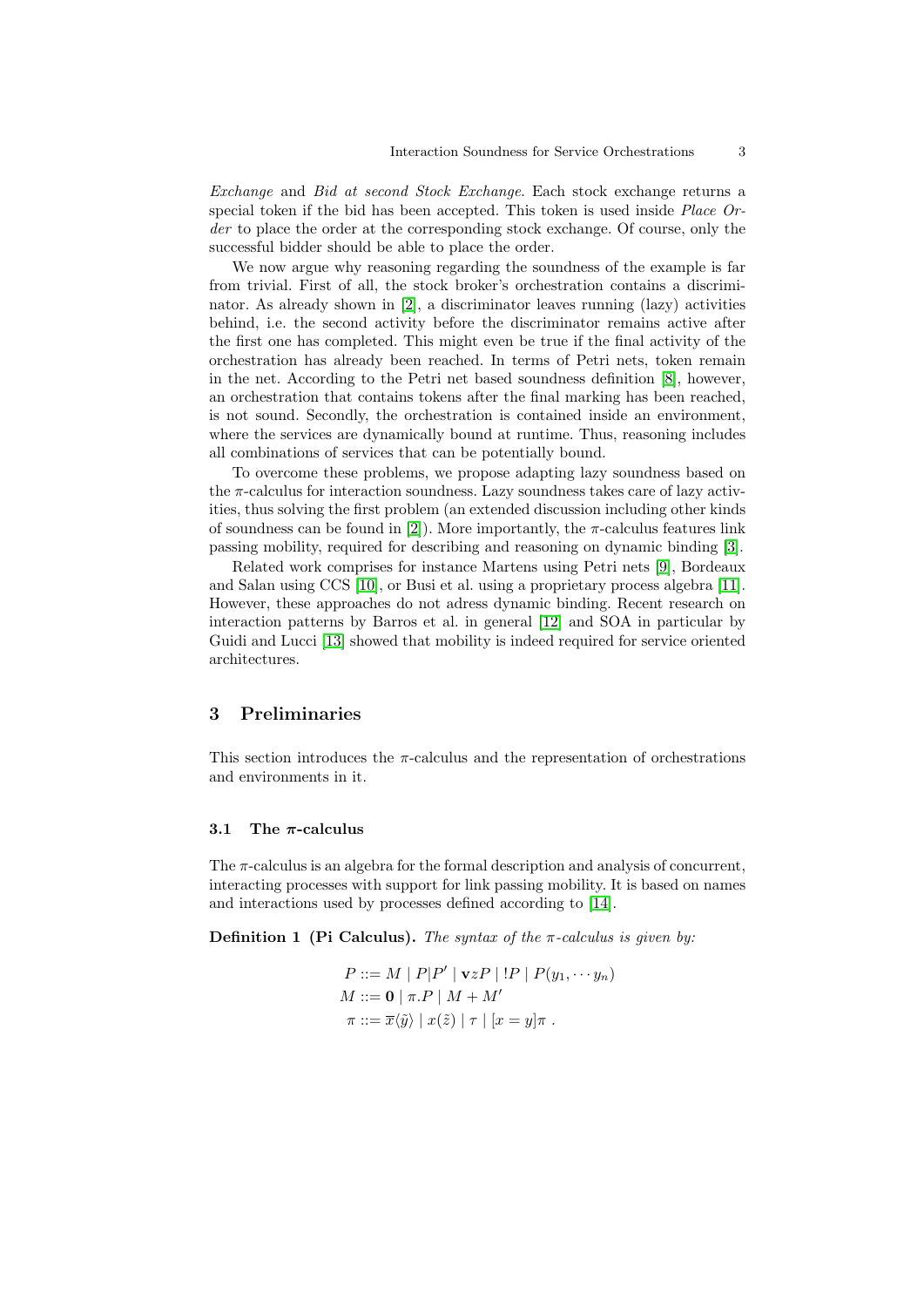P and M denote the processes and summations of the calculus. The informal semantics is as follows:  $P|P'$  is the concurrent execution of P and P',  $vzP$  is the restriction of the scope of the name  $z$  to  $P$ ,  $\overline{P}$  is an infinite number of copies of P, and  $P(y_1, \dots, y_n)$  denotes parametric recursion. 0 is inaction, a process that can do nothing,  $M + M'$  is the exclusive choice between M and M'. The actions of the calculus are given by  $\pi$ . The output prefix  $\bar{x}\langle \tilde{y} \rangle$ . P sends a sequence of names  $\tilde{y}$  over the co-name  $\bar{x}$  and then continues as P. The input prefix  $x(\tilde{z})$ receives a sequence of names over the name x and then continues as P with  $\tilde{z}$  replaced by the received names (written as  $\{n\tilde{a}me/z\}$ ). Matching input and output prefixes might communicate, leading to an interaction. The unobservable prefix  $\tau.P$  expresses an internal action of the process, and the match prefix  $[x = y]\pi.P$  behaves as  $\pi.P$ , if x is equal to y. Throughout this paper, upper case letters are used for process identifiers and lower case letters for names. The formal semantics of the  $\pi$ -calculus is based on a transition system. We only give short definitions of the required concepts and refer to [\[14,](#page-11-10)[15\]](#page-11-11) for details.

Definition 2 (Transition Sequence). A sequence of interactions on names or unobservable actions is denoted as  $P \stackrel{\alpha}{\longrightarrow} P'$ , where  $\alpha$  describes the sequence of actions required to transform a process  $P$  to  $P'$ .

Thus, a transition sequence describes how a certain state  $P$  of a process is transferred to another denoted  $P'$ .

Definition 3 (Bound and Free Names). The  $\pi$ -calculus has two operators for name binding,  $x(z)$  and  $vzP$ . In both cases the name z is bound inside process P. Names which are not bound by a name binding operator are called free names of a process.

Bound names can not be accessed from processes outside of P. Free names can be used for interactions between different processes. The free names of a processes can furthermore be observed outside of the process P for reasoning on bisimulation equivalence.

Definition 4 (Weak Open Bisimulation Equivalence). Informally, two  $\pi$ calculus processes P and Q are weak open bisimulation equivalent, denoted as  $P \approx^{\circ} Q$ , if they have the same observable behavior regarding their free names while abstracting from all internal actions.  $\Box$ 

Weak open bisimulation is used to prove interaction soundness later on. Formal details can be found in [\[15\]](#page-11-11).

### 3.2 Orchestrations in the  $\pi$ -calculus

Orchestrations can be formalized using set theory and  $\pi$ -calculus. The former is used to denote the static structure of the orchestration called process graph; the latter gives a formal semantics to a process graph. Since orchestrations are usually denoted graphically, a breakdown from graphical representations over process graphs up to  $\pi$ -calculus is possible.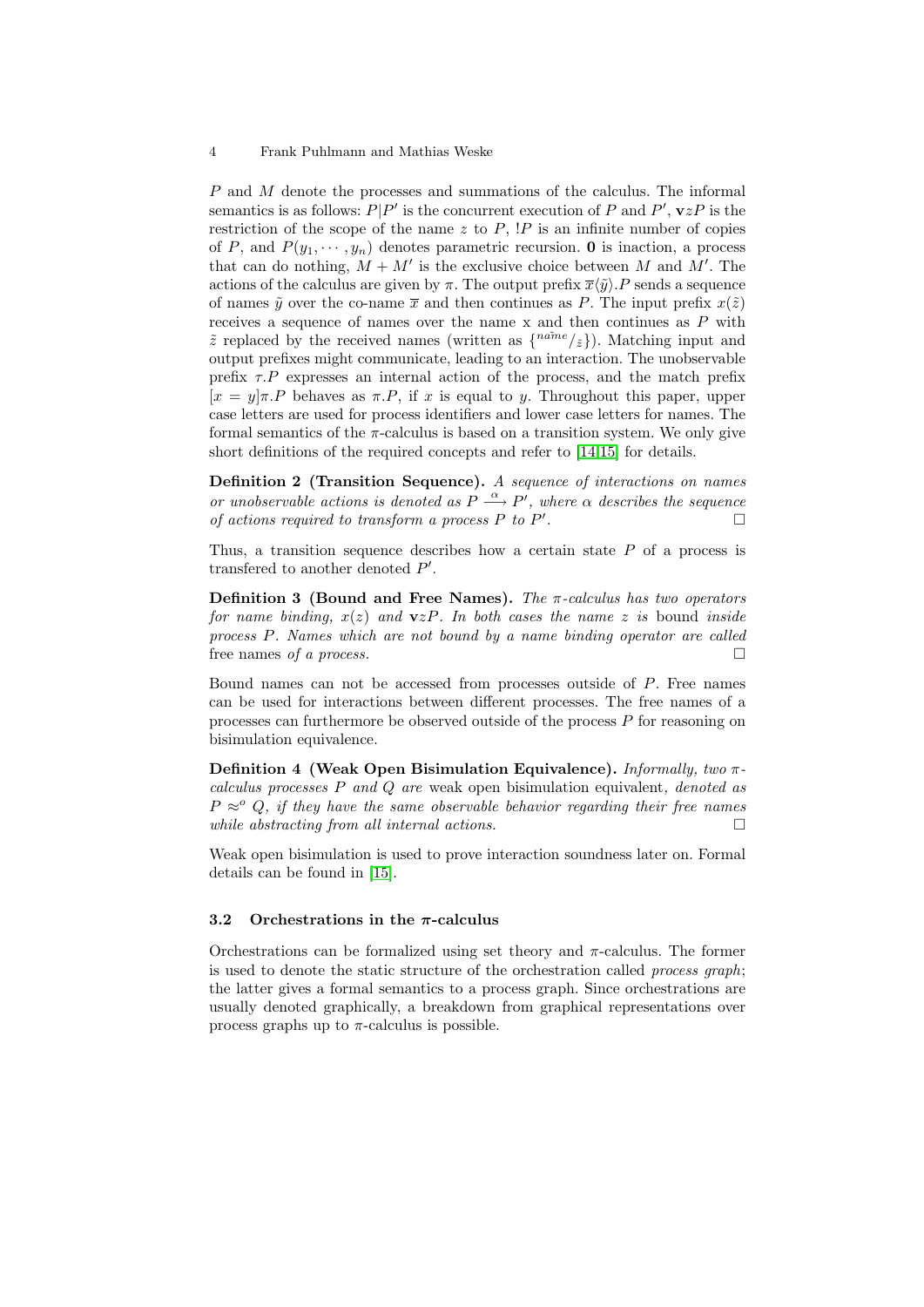Definition 5 (Process Graph). A process graph is a four-tuple consisting of nodes, directed edges, types and attributes. Formally:  $P = (N, E, T, A)$  with

- $N$  is a finite, non-empty set of nodes.
- $E \subseteq (N \times N)$  is a set of directed edges.
- $-T: N \to 2^{TYPE}$  is a function mapping nodes to sets of types.
- $A : N \rightarrow KEY \times VALUE$  is a partial function mapping nodes to key/value  $pairs.$

The nodes  $N$  of a process graph define the activities (incl. routing elements) of an orchestration, and the directed edges  $E$  define dependencies between activities. Each node can have none, one, or more types assigned by the function T. Furthermore, each node can hold optional attributes represented by key/values pairs assigned by the function A. Details will become more clear by looking at the process graph of the stock broker from figure [1.](#page-1-0) We now utilize the identifiers from the figure:

Example 1 (Process Graph of the Stock Broker Orchestration).

- 1.  $N = \{B1, B2, B3, B4, B5, B6, B7, B8\}$
- 2.  $E = \{(B1, B2), (B2, B3), (B3, B4), (B3, B5), (B4, B6), (B5, B6),\}$  $(B6, B7), (B7, B8)$ }
- 3.  $T = \{(B1, \{Start Event\}), (B2, \{Task\}), (B3, \{AND Gateway\}), (B4, \{Task\}),$  $(B5, {Task}), (B6, {N-out-of-M-Join}), (B7, {Task}), (B8, {End Event})\}$
- 4.  $A = \{(B6, (continue, 1))\}$

Each node of the orchestration is denoted as an element of  $N$ , whereas sequence flows between nodes are denoted in  $E$ . The types are simply represented as the textual name of the corresponding BPMN element in  $T$ . Other notations like *EPCs* or *UML2 Activity Diagrams* cause other types. The discriminator is denoted as a special kind of  $n$ –out–of–m–join with  $n = 1$ . This threshold is denoted in the set A.

However, since a process graph only denotes a static structure of an orchestration, in particular even with different types for the nodes, a formal semantics is given by mapping the process graph to  $\pi$ -calculus expressions. Therefore, we assume each node of the process graph to represent one of the workflow patterns [\[7\]](#page-11-3). The steps for mapping process graphs to  $\pi$ -calculus can then be sketched as follows (see [\[2\]](#page-10-1) for a complete description).

Algorithm 1 (Sketch: Mapping Process Graphs to  $\pi$ -calculus Processes). A process graph  $P = (P_N, P_E, P_T, P_A)$  is mapped to the  $\pi$ -calculus as follows:

- 1. Assign all nodes of P a unique  $\pi$ -calculus process identifier  $N1 \cdots N|P_N|$ .
- 2. Assign all edges of P a unique  $\pi$ -calculus name  $e_1 \cdots e_{|P_E|}$ .
- 3. Define the  $\pi$ -calculus processes according to the  $\pi$ -calculus mapping of the workflow patterns found in [\[5,](#page-11-1)[3\]](#page-10-2) as given by the type of the corresponding node. Each functional part of an activity is represented by the unobservable prefix  $\tau$  since it is abstracted from concrete realizations.
- 4. Define a global process  $N = (\mathbf{v}e1, \dots, e|P_E|) \prod_{i=1}^{|P_N|} Ni.$

Section [5](#page-8-0) contains a  $\pi$ -calculus mapping of the example.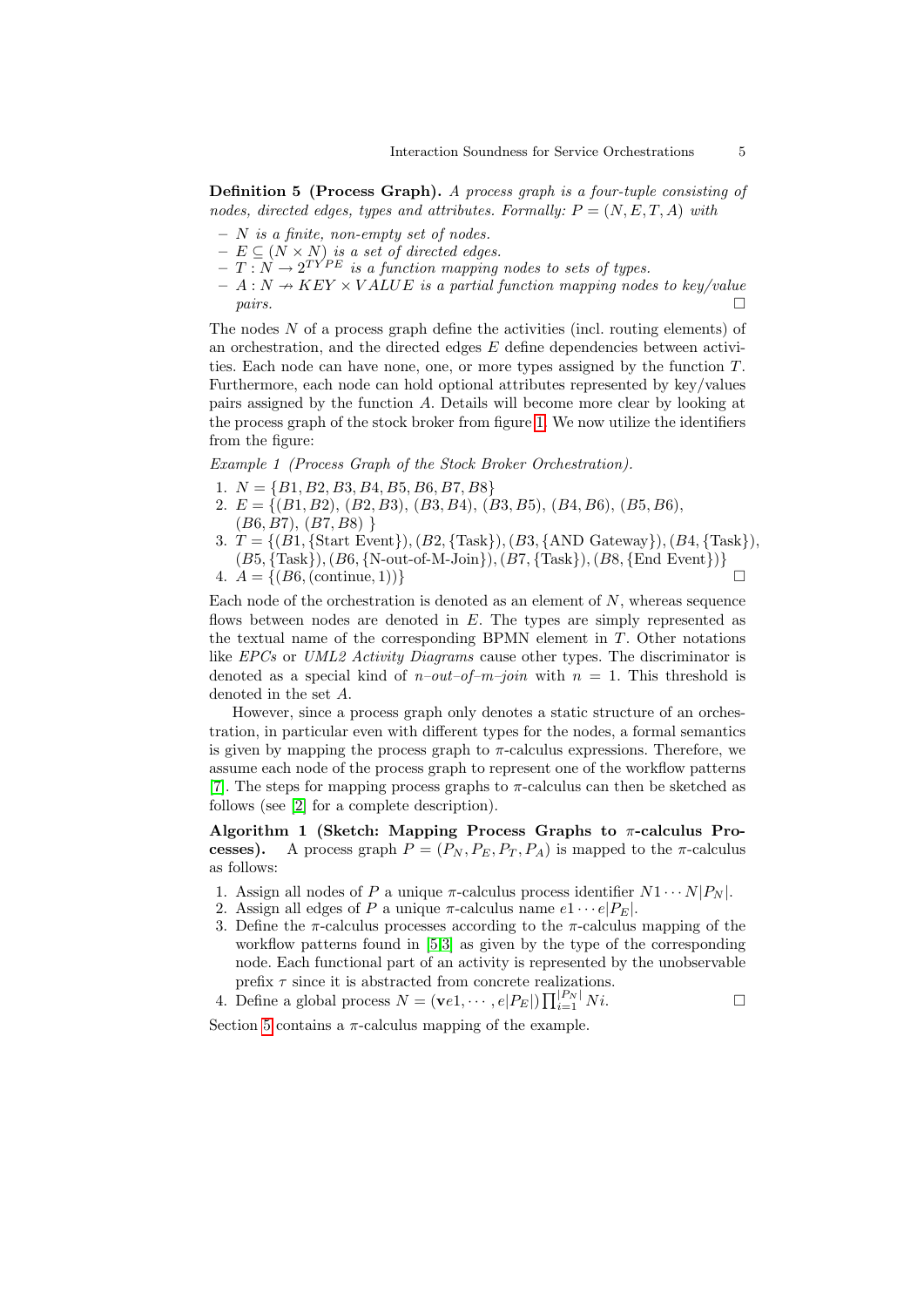#### 3.3 Environments in the  $\pi$ -calculus

Environments can be split into static ones with pre-defined bindings and such supporting dynamic binding. For static environments, a corresponding concept to a process graph, called *interaction graph*  $IG$ , can be introduced. An interaction graph relates several process graphs by interaction flow, according to Message Flow in BPMN.

However, the focus of this paper is on environments that support dynamic binding as given in the example. These environments are closely linked to the service interaction patterns by Barros et al. [\[12\]](#page-11-8). The patterns describe possible interaction behavior between services. To our knowledge, there exists no graphical notation that supports the representation of dynamic binding. Since a graphical representation is missing, we define the environments from scratch in  $\pi$ -calculus. This is done according to [\[3\]](#page-10-2), where correlations and dynamic service invocation in  $\pi$ -calculus have been introduced. A synchronous service invocation is denoted in the  $\pi$ -calculus as:

$$
A = \overline{b} \langle msg \rangle A'
$$
  

$$
B = b(msg).B'
$$
,

where  $A$  is the service requester and  $B$  is the service provider. The formalization leaves it open if A knows the link b at design time or acquired it during runtime. If the system is defined as

$$
S = (\mathbf{v}b)(A \mid B) ,
$$

A and B share the link b since design time. Using link passing mobility in  $\pi$ calculus, we can model a repository  $R = \overline{lookup} \langle b \rangle \langle R \rangle$ . That transmits the link at runtime:

$$
S = (\mathbf{v} \mathit{lookup}) (\mathit{lookup}(b) \mathit{.} A \mid (\mathbf{v} \mathit{b}) (B \mid R)) \; .
$$

An overview of formalizing more complex service interaction patterns in  $\pi$ calculus including further references is given in [\[6\]](#page-11-2).

## 4 Interaction Soundness

This section derives interaction soundness for orchestrations based on lazy soundness. Lazy soundness proves an orchestration containing lazy activities to be free of deadlocks and livelocks. Interaction soundness extends lazy soundness by incorporating the interactions between the orchestration and the environment.

#### 4.1 Lazy Soundness

Lazy soundness requires structural soundness and semantic reachability. A process graph representing an orchestration is called structurally sound if it has exactly one initial node, exactly one final node and all nodes lie on a path from the initial to the final node.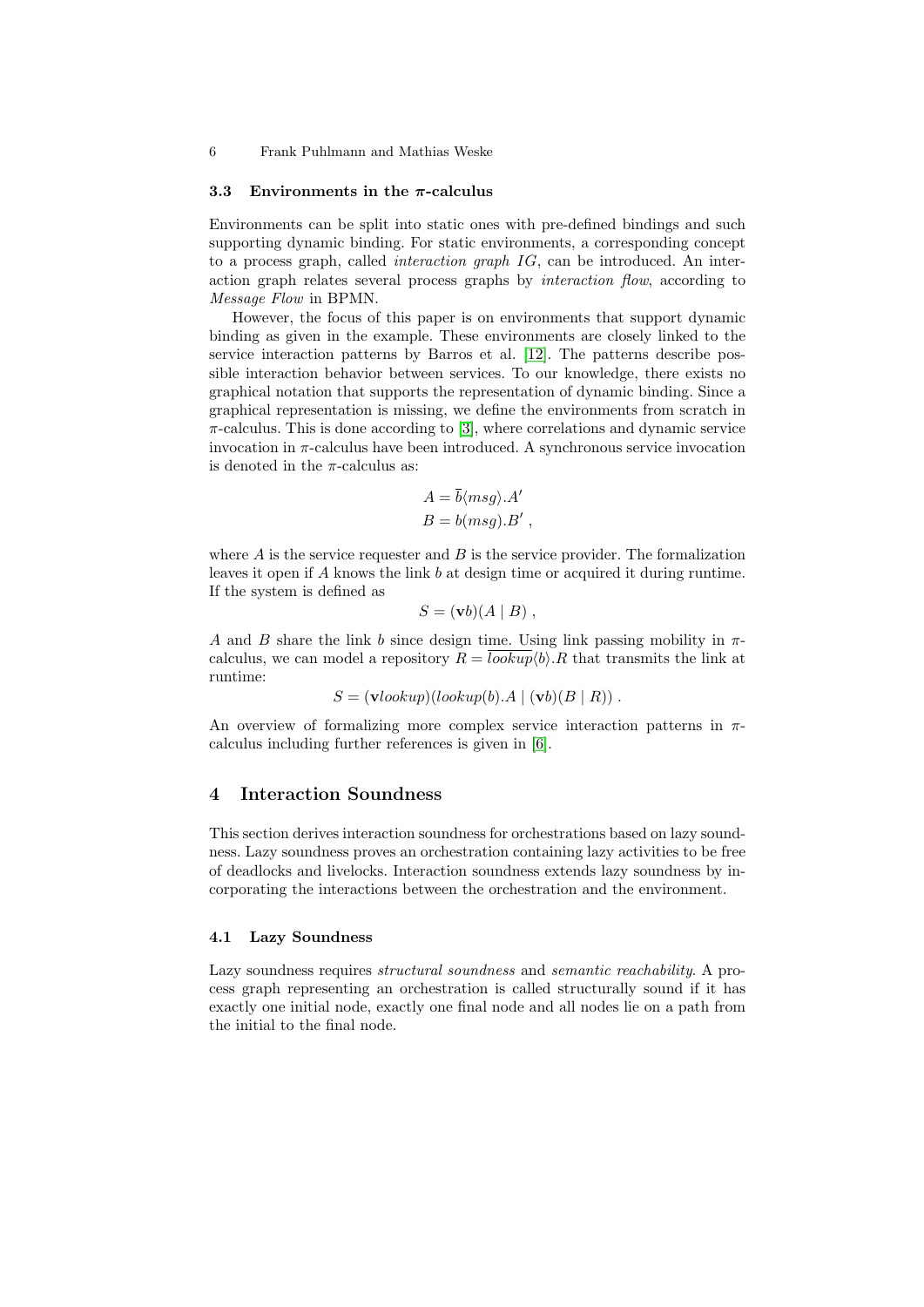**Definition 6 (Structural Sound).** A process graph  $P = (N, E, T, A)$  is structural sound if and only if:

- 1. There is exactly one initial node  $N_i \in N$ .
- 2. There is exactly one final node  $N_o \in N$ .
- 3. Every node is on a path from  $N_i$  to  $N_o$ .

Semantic reachability extends reachability by taking the semantics of the nodes into account.

**Definition 7 (Semantic Reachability).** A node  $N_1 \in N$  of a process graph  $P = (N, E, T, A)$  is semantically reachable from another node  $N_2 \in N$ , denoted as  $N_1 \rightsquigarrow N_2$ , if and only if there exists a path leading from  $N_1$  to  $N_2$  according to the semantics of all nodes.

Regarding the mapping of a  $\pi$ -calculus process from a process graph, a  $\pi$ -calculus process  $P_1$  representing a node is semantically reachable from another  $\pi$ -calculus process  $P_2$  representing a node, if and only if there exists a transition sequence from the functional abstraction  $\tau$  of  $P_1$  to the functional abstraction  $\tau$  of process  $P_2$ . Lazy soundness is now defined as follows:

<span id="page-6-0"></span>**Definition 8 (Lazy Sound).** A structural sound process graph  $P = (N, E, T, A)$ is lazy sound if and only if:

- <span id="page-6-1"></span>1. The final node  $N_o$  must be semantically reachable from every node  $n \in N$ semantically reachable from the initial node until  $N<sub>o</sub>$  has been reached for the first time. Formally:  $\forall n \in N$  with  $N_i \rightsquigarrow n : n \rightsquigarrow N_o$  holds until  $N_o$  has been reached for the first time.
- <span id="page-6-2"></span>2. The final node  $N_o$  is reached exactly once.

Definition [8](#page-6-0) states that a lazy sound process graph representing a business process is deadlock and livelock free as long as the final node has not been executed [\(8](#page-6-0)[.1\)](#page-6-1). Once the final node has been executed, other nodes might still be executed, however they do not semantically reach the final node again [\(8.](#page-6-0)[2\)](#page-6-2). Lazy soundness can be proven by tracing the initial and the final activity of a process graph mapped to  $\pi$ -calculus processes.

#### 4.2 Interaction Soundness for Service Orchestrations

Interaction soundness is defined for service graphs that enhance a process graph with interaction behavior.

Definition 9 (Service Graph). A service graph extends a process graph by adding in- or outbound interaction edges used as a behavioral interface. Formally,  $SG = (PS, C, L)$ :

- $PS = (N_{PS}, E_{PS}, T_{PS}, A_{PS})$  is a structural sound process graph.
- $-C \subseteq (N_{PS} \times \perp) \times (\perp \times N_{PS})$  is a set of directed interaction edges.
- $-L \subseteq (C \times LABEL)$  is a set of labels of directed interaction edges.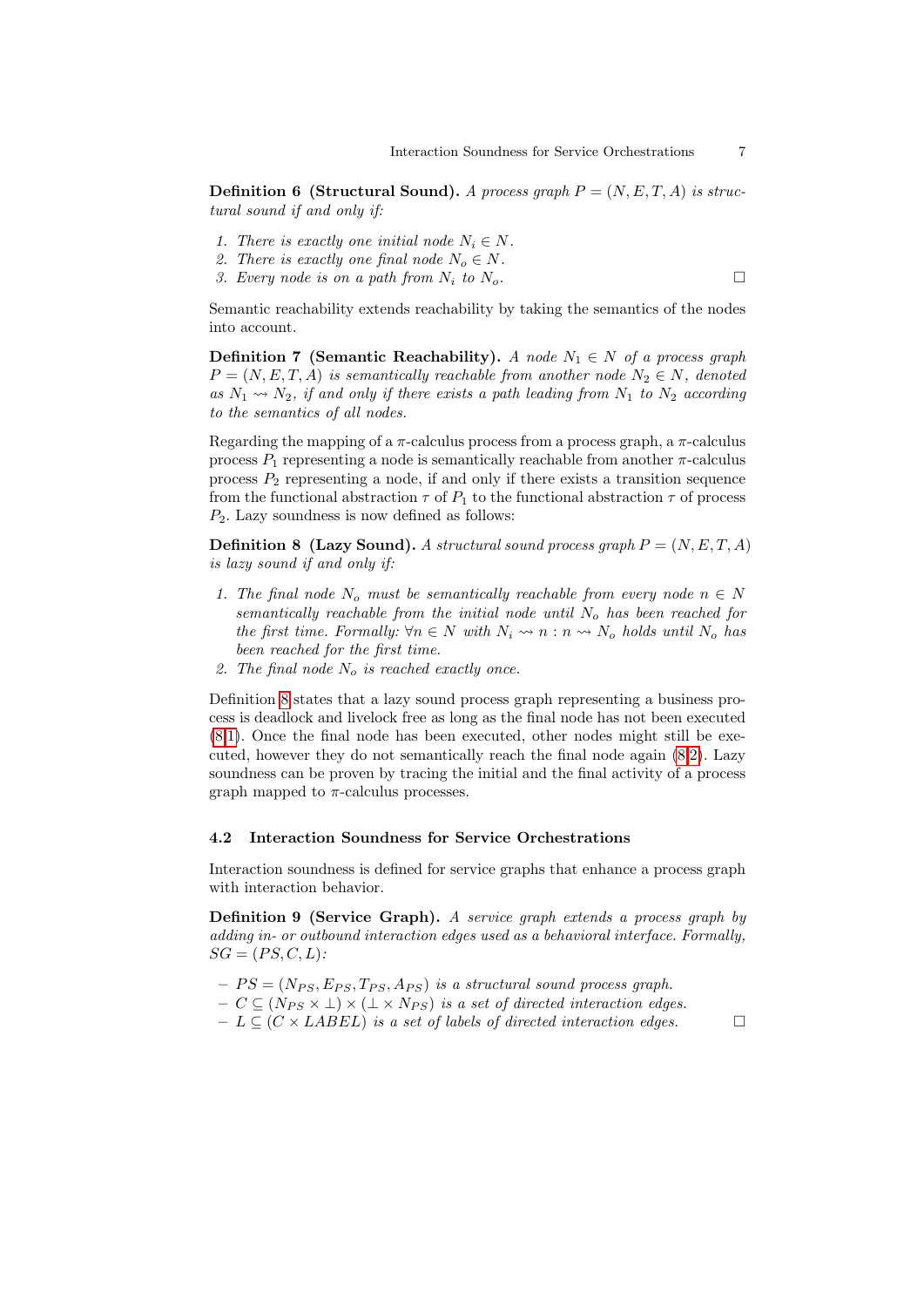PS is an orchestration describing the internal process of a service. Interactions with the environment are denoted by  $C$ , representing in- and outgoing communication (e.g. Message Flows in BPMN). The symbol  $\perp$  is used as a connector to the environment. L attaches labels based on  $\pi$ -calculus names used to denote channels and data (examples can be found in section [5\)](#page-8-0).

A counterpart to a service graph is given by an environment that can be utilized by the service graph.

Definition 10 (Environment). Let SG be a service graph. An environment  $E$  for  $SG$  is given if  $E$  utilizes at least one in- or outgoing interaction edge  $C$ of SG by providing a matching process structure.

Furthermore, a service graph  $SG$  unified with an environment E is denoted as  $SG \oplus E$ . Interaction soundness is now given by:

Definition 11 (Interaction Soundness). A service graph SG is interaction sound regarding environment E if and only if  $SG \oplus E$  is lazy sound.

Interaction soundness states that a service graph representing an orchestration is deadlock and livelock free under consideration of all related interactions with the environment as long as the final activity of the orchestration has not been reached.

#### 4.3 Reasoning on Interaction Soundness

Since interaction soundness is defined using service graphs and environments that do not yet have a formal semantics like process graphs, we now show how to enhance them for reasoning. First of all, the  $\pi$ -calculus mapping of the process graph contained in the service graph is annotated with  $\pi$ -calculus names used for interaction with the environment. This is done according to the labels and directed interaction edges of the service graph. Secondly, the environment is defined using  $\pi$ -calculus processes being able to interact with the  $\pi$ -calculus mapping of the service graph according to [\[3,](#page-10-2)[6\]](#page-11-2). This is currently a manual task.

Once the  $\pi$ -calculus representation of a system consisting of the  $\pi$ -calculus mapping of a service graph and an environment has been defined, it can be enhanced for reasoning on lazy soundness as described in [\[2\]](#page-10-1). Basically the  $\pi$ calculus process representing the initial activity of the orchestration is enhanced with the free name i and the  $\pi$ -calculus process representing the final activity is enhanced with the free name  $\overline{o}$ . Due to that, we are able to observe the occurrence of the initial activity and the final activity.

The distinction between interaction soundness and lazy soundness is given by the fact that not only the structure of the service graph is checked for conformance, but also the agile interaction with the environment using link passing mobility. For the  $\pi$ -calculus mapping of an orchestration and an environment to be interaction sound, i and  $\bar{\sigma}$  have to be observed exactly once for all possible transition sequences, including the ones between the participants. Thereby,  $i$  is just a helper to denote the start of the orchestration. The interesting part is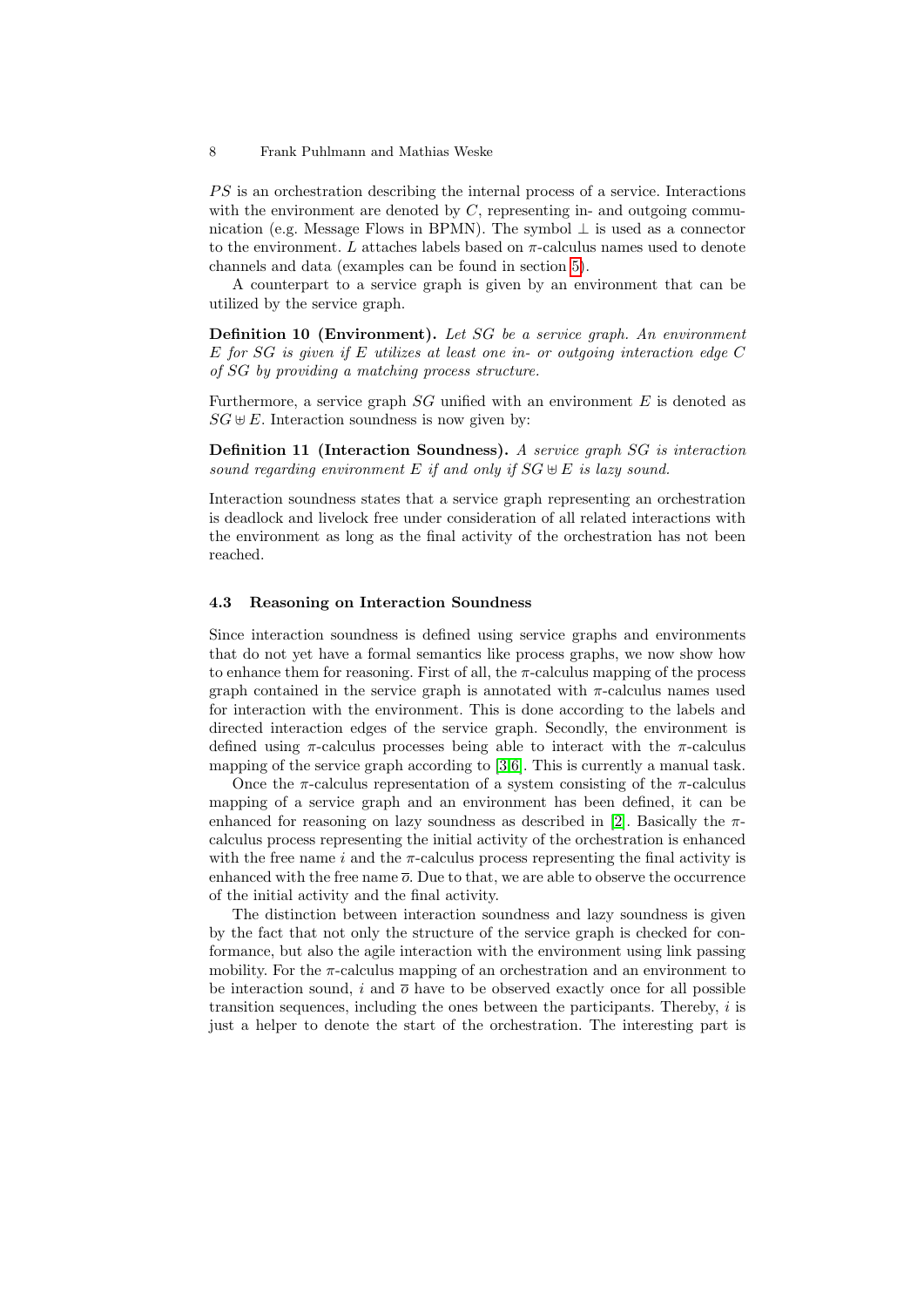$\overline{o}$ . If  $\overline{o}$  is not observed for all possible transition sequences, the orchestration contains a deadlock or livelock since property (1) of definition [8](#page-6-0) is violated. If  $\overline{o}$  is observed more than once, property (2) of definition [8](#page-6-0) is violated, i.e. the orchestration contains uncontrolled loop or parallel process structures. To prove the  $\pi$ -calculus representation of an orchestrations and an environment to be interaction sound, it is compared for weak open bisimulation against a manually proved lazy sound  $\pi$ -calculus process given by  $S_{LAZY} = i.\tau.\bar{\sigma}$ .0.

**Proposition 1.** A  $\pi$ -calculus representation SYS of a service choreography consisting of (1) a  $\pi$ -calculus mapping of an orchestration annotated with the free names i for the  $\pi$ -calculus process representing the initial and  $\bar{\sigma}$  for the  $\pi$ -calculus process representing the final activity of the orchestration, and (2) a  $\pi$ -calculus representation of a corresponding environment is interaction sound if and only if  $SYS \approx^{\circ} S_{LAZY}$ .

## <span id="page-8-0"></span>5 Example and Tool Support

This section discusses how the theoretical results described in the last section can be applied using existing  $\pi$ -calculus tools like the Mobility Workbench (MWB) [\[16\]](#page-11-12). We utilize the example shown in figure [1.](#page-1-0)

The  $\pi$ -calculus representation of the stock broker's orchestration is generated from the BPMN diagram using a tool chain developed at our group.<sup>[1](#page-8-1)</sup> The repository and different stock exchanges have been modeled manually, since their agile interaction behavior can not be modeled in BPMN. Interaction between the different participants is represented using  $\pi$ -calculus names. The  $\pi$ -calculus processes corresponding to figure [1](#page-1-0) are printed below. To enable direct reasoning, the notation of the Mobility Workbench has been used, i.e. output prefixes are written as 'x instead of  $\overline{x}$  and  $\wedge$  denotes **v**. Processes in the  $\pi$ -calculus are denoted as agents.

Example 2. Pi-Calculus Processes for the Stock Exchange Choreography.

```
agent SE_A(ch) = (°o)ch(b).t.^b<o>.SE_A(ch)agent SE_B(ch) = (o)ch(b).t.^b<0>.SE_B(ch)agent SE_C(ch) = (o)ch(b) .t. 'b<0>0.SE_C(ch)agent R(r,s1,s2,s3)=r(ch).'ch<s1>.r(ch).'ch<s2>.R(r,s1,s2,s3) +
      r(ch).'ch<s2>.r(ch).'ch<s3>.R(r,s1,s2,s3) + r(ch).'ch<s1>.r(ch).'ch<s3>.R(r,s1,s2,s3)agent B(i,o,r)=(^e1,e2,e3,e4,e5,e6,e7,e8)( B1(e1,i) | B2(e1,e2,r) | B3(e2,e3,e4) | B4(e3,e5) |
     B5(e4,e6) | B6(e5,e6,e7) | B7(e7,e8) |B8(e8,o))
agent B1(e1,i)=i.t. 'e1.0agent B2(e1,e2,r)=(^ch)e1.'r<ch>.ch(s1).'r<ch>.ch(s2).t.('e2<s1,s2>.0 | B2(e1,e2,r))
agent B3(e2,e3,e4)=e2(s1,s2).t.('e3<s1>.0 | 'e4<s2>.0 | B3(e2,e3,e4))
agent B4(e3,e5)=(^b)e3(s).'s<b>.b(o).t.('e5<o>.0 | B4(e3,e5))
agent B5(e4,e6)=(^b)e4(s).'s<b>.b(o).t.('e6<o>.0 | B5(e4,e6))
agent B6(e5,e6,e7)=(^h,run)(B6_1(e5,e6,e7,h,run) | B6_2(e5,e6,e7,h,run))
agent B6_1(e5,e6,e7,h,run)=e5(o).'h<o>.0 | e6(o).'h<o>.0
agent B6 2(e5,e6,e7,h,run)=h(o).'run<o>.h(o).B6(e5,e6,e7) | run(o).t.'e7<o>.0
agent B7(e7,e8)=e7(o).'o.t.('e8.0 | B7(e7,e8))
agent B8(e8,o)=e8.t.'o.B8(e8,o)
```
<span id="page-8-1"></span> $^{\rm 1}$  <http://bpt.hpi.uni-potsdam.de/twiki/bin/view/Piworkflow/Reasoner>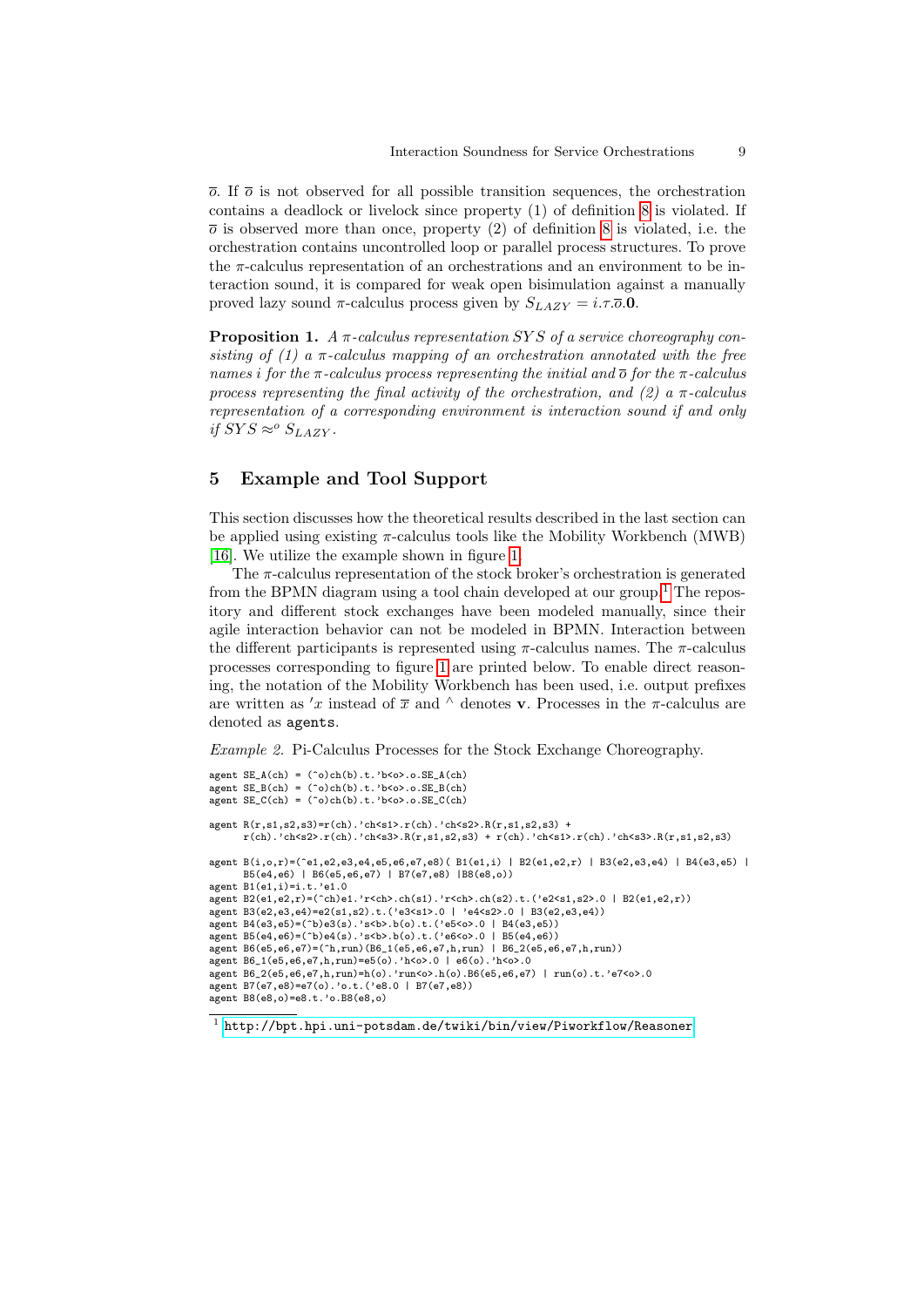agent SYS(i,o) =  $(^ss1,s2,s3,r)$ ( SE\_A(s1) | SE\_B(s2) | SE\_C(s3) | R(r,s1,s2,s3) | B(i,o,r))

agent S\_LAZY(i,o)=i.t.'o.0

The first three lines of the example denote simple kinds of services that are used for reasoning. They simply create an order token o, wait for a connection via  $ch(b)$ , where b is a response channel used to signal back the o token. In between, however, complex computation takes place that is abstracted from by  $\tau$ . Note that the different services do not differ in their interaction behavior right now, thus we could utilize each of them inside our orchestration.

The process  $R$  denotes a very simple kind of a repository that simply returns two arbitrary services. We omitted a complex structure based on lists that would allow arbitrary services to register and to de-register. The stock broker's orchestration is represented in the third block.  $B$  is a  $\pi$ -calculus process containing all activities of the stock broker, that in turn are represented according to figure [1](#page-1-0) by B1 . . . B8. Note the processes B2, where the stock exchanges are found at the repository (' $r$ <ch>.ch(s1).' $r$ <ch>.ch(s2)), B4 and B5, where the stock exchanges are dynamically bound and invoked ('s<br/>b>.b(o)). Furthermore, the successful bidding activity forwards the order token to  $B7$ , where the order is finally placed. To allow activities of the orchestration to be observed according to lazy soundness, B1 and B8 are enhanced with i and 'o accordingly. The process  $SYS(i, o)$  places all participants into a system leaving only i and o as free names.  $SYS$  can then be compared to  $SLAZY$  required for deciding lazy soundness.

The formalization given allows reasoning on the orchestration and the envi-ronment. The problems motivated in section [2](#page-1-1) are solved using the  $\pi$ -calculus representation. Lazy (left–behind) activities before the discriminator are handled using lazy soundness. The  $\pi$ -calculus mapping of the discriminator, found in process  $B6$ , enables the outgoing sequence flow (denoted using  $e7$ ) exactly once for the first incoming sequence flow (here  $e5$  or  $e6$ ). The second incoming sequence flow is simply captured. Furthermore, dynamic binding of different services is represented using link passing mobility as shown in the example. A tool session using MWB to prove interaction soundness is shown below:

```
MWB>weq SYS(i,o) S_LAZY(i,o)
The two agents are equal.
```
The orchestration of the stock broker inside the environment represented by  $SYS$  is weak open bisimulation equivalent to  $S\_{LAT}$ , hence the orchestration is interaction sound. Since the orchestration includes the interactions with the repository and stock exchanges, all possible behaviors of the services are acceptable and will not lead to a deadlock. But what happens if one of the possible interaction partners, e.g. one of the services, shows a different interaction behavior? This can be investigated for instance by changing the definition of  $SE_A(ch)$ to wait for a confirmation of the bidding via b before proceeding.

```
MWB>agent SE_A(ch) = (°o)ch(b).b(confirm).t.^b<o>.SE_A(ch)MWB>weq SYS(i,o) S_LAZY(i,o)
The two agents are equal.
```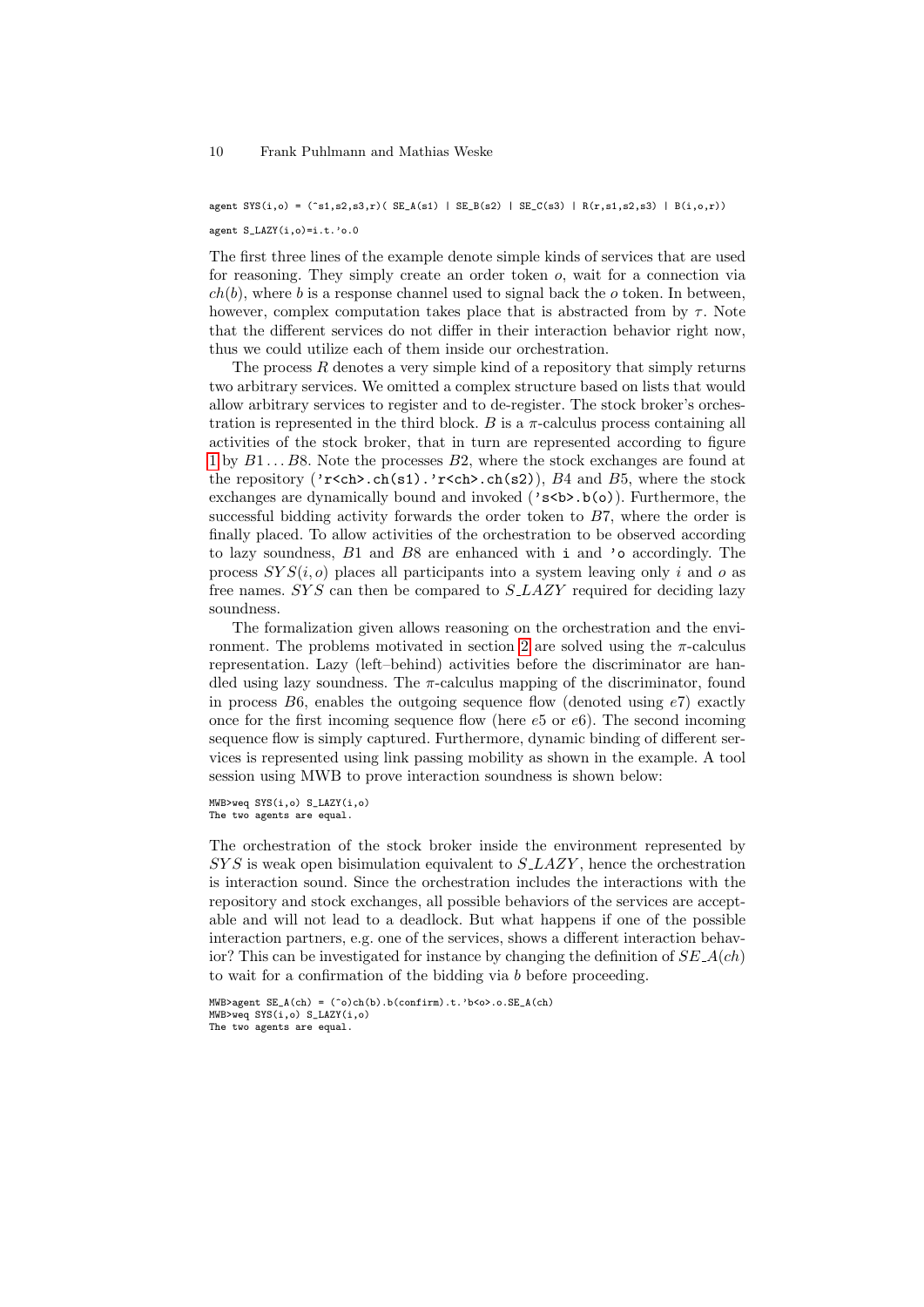Once again, the orchestration is interaction sound. This is even true if the "defective" service represented by agent  $SE_A(ch)$  is dynamically bound to our orchestration. In this case, always the second service will be utilized (due to the discriminator). Hence, the orchestration will not deadlock even if a non–matching, defective service is contained in the environment. However, if we introduce a second defective service by changing  $SE_B(ch)$ , the possibility of selecting and binding to two defective services exists, thus leading to a serious problem:

```
MWB>agent SE_B(ch) = (°o)ch(b).b(confirm).t. 'b<o>.o.SE_B(ch)MWB>weq SYS(i,o) S_LAZY(i,o)
The two agents are NOT equal.
```
The orchestration contained in the modified system is not interaction sound anymore, since there exist possible combinations of services in it that will lead to deadlock situations.

### 6 Conclusion

In this paper it has been shown how orchestrations that dynamically bind to services in a given environment can be proved to be interaction sound. The approach presented is generic in a sense that it is not limited to certain kinds of orchestrations or interactions. This is due to the possibility of representing all routing and interaction patterns, either workflow or service interaction ones, in a precise way in  $\pi$ -calculus [\[5,](#page-11-1)[6\]](#page-11-2). Thus, existing orchestrations can be formalized and analyzed. The soundness criterion used for interaction soundness, lazy soundness, furthermore supports lazy activities. Since orchestrations can contain lazy activities, these do not disturb the reasoning.

The approach presented in this paper is a starting point for investigating formal properties of dynamic bindings. First of all, existing graphical notations like BPMN do not support the representation of systems containing dynamic binding. Without a graphical representation, user acceptance is limited. So one direction of further work is creating such a notation. Second, tool support for  $\pi$ -calculus is currently limited. The existing tools are not optimized for reasoning on service orchestrations. For instance, they use depth-first search strategies that cause problems regarding the detection of certain loop constructs.

## References

- <span id="page-10-0"></span>1. Burbeck, S.: The Tao of E-Business Services. Available at: [http://www-128.ibm.](http://www-128.ibm.com/developerworks/library/ws-tao/) [com/developerworks/library/ws-tao/](http://www-128.ibm.com/developerworks/library/ws-tao/) (2000)
- <span id="page-10-1"></span>2. Puhlmann, F., Weske, M.: Investigations on Soundness Regarding Lazy Activities. In Dustdar, S., Fiadeiro, J., Sheth, A., eds.: Proceedings of the 4th International Conference on Business Process Management (BPM 2006), volume 4102 of LNCS, Berlin, Springer Verlag (2006) 145–160
- <span id="page-10-2"></span>3. Overdick, H., Puhlmann, F., Weske, M.: Towards a Formal Model for Agile Service Discovery and Integration. In Verma, K., Sheth, A., Zaremba, M., Bussler, C., eds.: Proceedings of the International Workshop on Dynamic Web Processes (DWP 2005). IBM technical report RC23822, Amsterdam (2005)